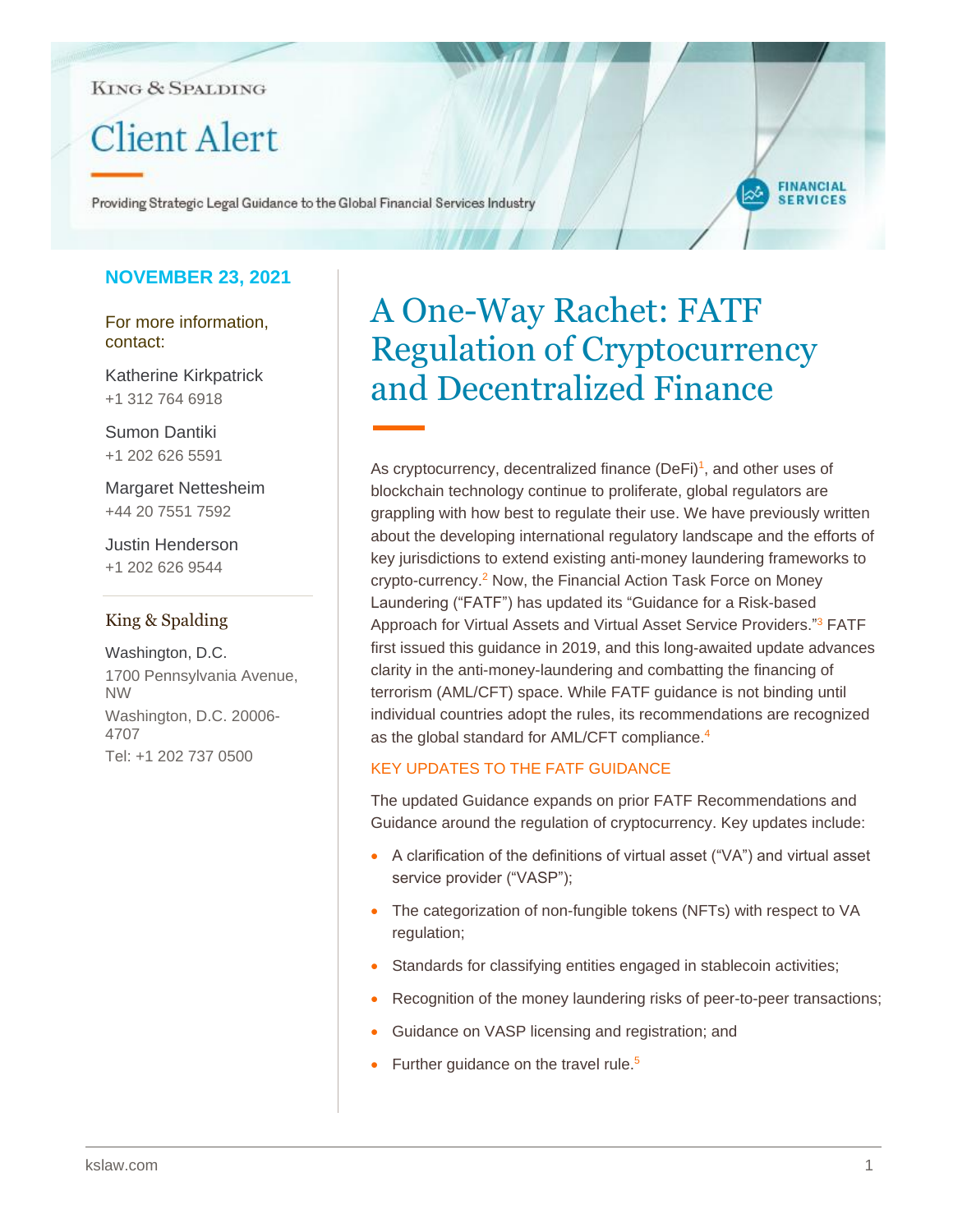

## *Broad Definitions of Virtual Assets and Virtual Asset Service Providers*

FATF significantly updates its 2019 guidance by expanding the definitions of VA and VASP and clarifying that the definitions should be interpreted expansively.<sup>6</sup> The goal is to prevent a scenario in which a relevant financial asset is not covered by FATF standards, whether as a VA or another financial asset.<sup>7</sup> Additionally, any entity that has the ability to exercise control over VAs may qualify as a VASP under the new definition.<sup>8</sup> The use of an automated process, such as a smart contract, to carry out VASP functions may not excuse a party from their anti-money laundering obligations. <sup>9</sup>

The updated Guidance defines a VA as a digital representation of value that can be digitally traded or transferred, and can be used for payment or investment purposes. The updated Guidance further clarifies that a VASP is,

any natural or legal person who is not covered elsewhere under the Recommendations and as a business conducts one or more of the following activities or operations for or on behalf of another natural or legal person: i. Exchange between virtual assets and fiat currencies; ii. Exchange between one or more forms of virtual assets; iii. Transfer of virtual assets; iv. Safekeeping and/or administration of virtual assets or instruments enabling control over virtual assets; and v. Participation in and provision of financial services related to an issuer's offer and/or sale of a virtual asset.<sup>10</sup>

Notably, the definition of VASP does not, on its face, include DeFi applications, which by definition imply the absence of a "natural or legal person."<sup>11</sup> However, the updated Guidance is clear that an entity's categorization as decentralized should follow an investigation, and not merely self-identification, because arrangements labelling themselves as DeFi often include a person with a sufficient level of control to be considered a VASP.<sup>12</sup> The FATF appears intent on identifying a responsible "natural or legal person" wherever possible.

## *Categorization of Non-Fungible Tokens (NTFs) as Virtual Assets*

NFTs are described in the updated Guidance as "digital assets that are unique, rather than interchangeable, and that are in practice used as collectibles rather than as payment or investment instruments."<sup>13</sup> The FATF's latest update clarified that NFTs do not necessarily constitute VAs, and their categorization as such should be assessed on a case-by-case basis by looking at factors such as whether they are, like VAs, to be used for payment or investment purposes in practice.<sup>14</sup> This functional approach to NFT categorization means that while NFTs are not VAs per se, they still may implicate anti-money laundering concerns depending on their use, and regulators have flexibility in designing their approach.

## *Standards for Classifying Entities Engaged in Stablecoin Activity*

Stablecoins are cryptoassets that "aim to maintain a stable value relative to a specified asset, or a pool or basket of assets to other assets."<sup>15</sup> Like VAs, stablecoins (deemed a "global risk" by FATF in 2019) create money laundering risks, which may be heightened with mass adoption. The updated Guidance explains that central governance bodies of stablecoins will generally be considered either a VASP, or a financial institution, both of which are covered by the FATF standards.<sup>16</sup> Countries are advised to the extent possible to identify entities in stablecoin arrangements that are obliged to comply with FATF standards and conduct a risk-based assessment to mitigate money laundering risks.<sup>17</sup>

## *Money Laundering Risks of Peer-to-Peer Transactions*

According to FATF, peer-to-peer transactions—VA transfers conducted without the use or involvement of a VASP or other entity obliged to comply with FATF standards—create a heightened risk of money laundering or terrorist funding.<sup>18</sup> The updated Guidance advises countries to conduct private sector outreach, train regulators and law enforcement personnel, and encourage the development of blockchain analytics tools to assist in understanding AML risks in peer-topeer transactions.<sup>19</sup> To mitigate these risks, the updated Guidance further advises countries to implement controls that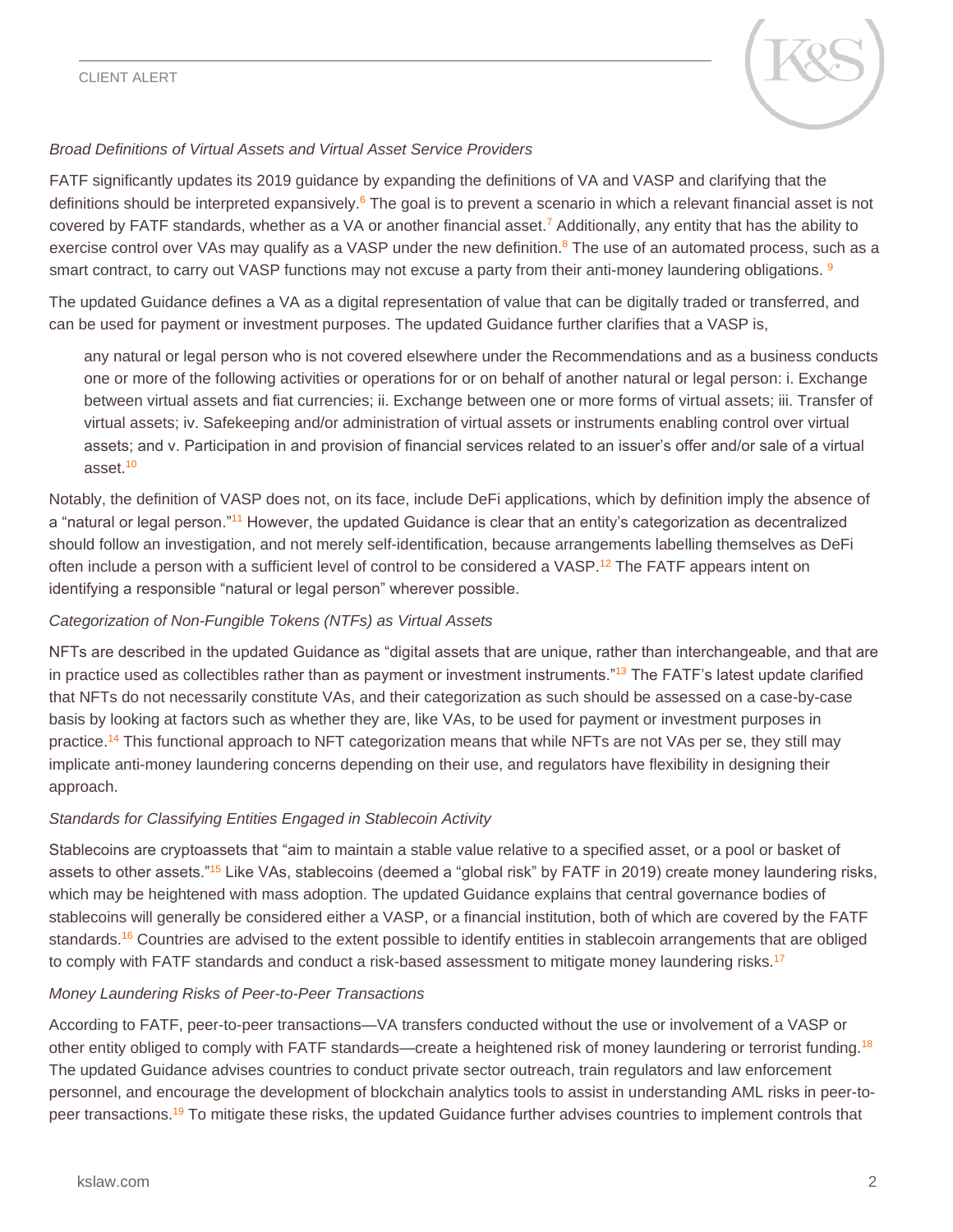#### CLIENT ALERT



facilitate visibility into peer-to-peer activity, engage in ongoing risk-based enhanced supervision of VASPs with a focus on unhosted wallet transactions, and encourage VASPs to implement additional recordkeeping requirements.<sup>20</sup>

Additionally, consistent with the recommendation for an expansive interpretation of the definitions of VASPs, the updated Guidance encourages regulators to evaluate the underlying activity of peer-to-peer platforms, and not their label or business model.<sup>21</sup> The FATF notes that at some point in the development or launch of a peer-to-peer platform, an entity may have been involved that constitutes a VASP, therefore subjecting the platform to regulation.<sup>22</sup>

#### *Guidance on Virtual Asset Service Provider Licensing and Registration*

The updated Guidance recommends that countries designate at least one authority with the responsibility to license and register VASPs.<sup>23</sup> Countries can be flexible in how they implement this recommendation, creating a completely new authority, or simply merging the responsibility with an existing agency.<sup>24</sup> At a minimum, VASPs should be registered in the country in which they are created, or in the case of a natural person, in the jurisdiction where the place of business is located.<sup>25</sup> Countries are encouraged, although not mandated under the standards, to also require registration of VASPs that can be accessed in or are made available to people in their jurisdiction.<sup>26</sup> In order to qualify for a license, VASPs must be able to demonstrate an ability to carry out their anti-money laundering obligations.  $27$ 

#### *Further Guidance on the Travel Rule*

The updated Guidance clarifies the procedures that VASPs need to undertake to comply with the "travel rule." This rule was imposed on VASPs in the 2019 Guidance, and requires that they exchange identifying information for transfers above \$1,000 between obliged entities.<sup>28</sup> The updated Guidance advises countries to maintain records of originator and beneficiary information for VA transfers, and to be prepared to produce that data upon request by the appropriate authorities.<sup>29</sup> VASPs are also responsible for conducting customer due diligence, as well as assessing the anti-money laundering capabilities of a counterparty VASP.<sup>30</sup> This year, the United States Travel Rule Working Group ("USTRWG") introduced a potential solution for facilitating compliance with the travel rule by VASPs.<sup>31</sup> The USTRWG has over 30 US based VASPs, and they are collaborating on finalizing an interoperable solution for compliance.<sup>32</sup> The protocol is currently being tested, and is expected to be ready for use with real customer information by the end of the year.<sup>33</sup>

#### REGULATORY LANDSCAPE

The exact impact of the FATF guidance is unclear, but it carries the potential effect of prompting more countries to work towards **clear** regulation on cryptocurrency activity. In the absence of such regulatory clarity, potential market entrants may be more reticent to participate for fear of unforeseen legal and compliance obstacles.

But swift and uneven global regulation could disrupt innovation and limit the industry's growth potential. Developers may hesitate to push the boundaries of blockchain technology for fear of liability. More broadly, some consider privacy, confidentiality, and coding efficiency as core values of the industry, and may resist regulations perceived to compromise those values. $34$ 

Additionally, implementing and enforcing regulations will create logistical issues. For instance, in the case of peer-topeer transactions, there are no VASPs or other regulated financial institutions on which to impose requirements. Regulators have yet to grapple with the enforceability of theoretical regulations.<sup>35</sup>

Despite the challenges in regulating cryptocurrency and DeFi, regulators are nonetheless quickly implementing rules. For example, in January 2021, the U.S. enacted the National Defense Authorization Act for Fiscal Year 2021, which contained the most significant AML overhaul since the Patriot Act, and explicitly extended certain AML obligations to digital assets.<sup>36</sup> More recently, a panel led by the U.S. Treasury tasked the Financial Stability Oversight Council with considering whether to designate certain stablecoin activity as systemically important.<sup>37</sup> Similarly, the United Kingdom's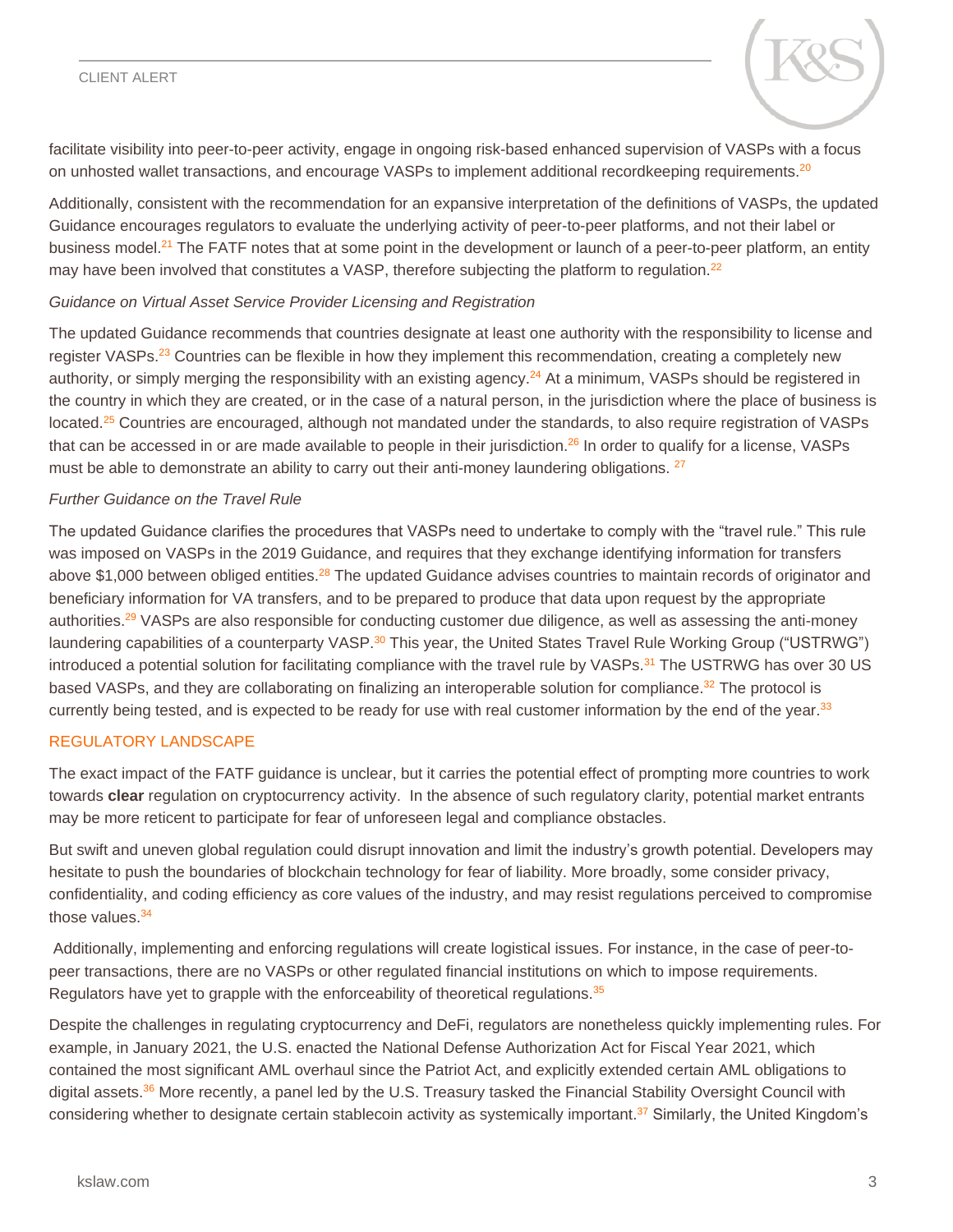#### CLIENT ALERT



Cryptoasset Task Force has issued guidance requiring that all digital asset businesses must comply with all existing AML regulations.<sup>38</sup> The UK is also requiring that all entities engaged in "digital asset activity" register with the Financial Conduct Authority by March 31, 2022.<sup>39</sup>

#### **CONCLUSION**

As regulators continue to adopt new rules, the opportunities to run afoul of them grow and, simultaneously, the likelihood of investigations and enforcement rises. Market participants should review and understand relevant laws and procedures along with industry-wide compliance trends—not just in their home jurisdiction but globally. Market participants should also update their policies and procedures regularly to ensure that they remain compliant with the latest evolving international standards.

In addition to consistently considering their AML compliance infrastructure, crypto and defi market participants should take steps—if they have not already done so—to consider how their compliance and diligence processes can combat cyber threats and any applicable consumer protection laws in their jurisdiction.

#### **ABOUT KING & SPALDING**

Celebrating more than 130 years of service, King & Spalding is an international law firm that represents a broad array of clients, including half of the Fortune Global 100, with 1,200 lawyers in 22 offices in the United States, Europe, the Middle East and Asia. The firm has handled matters in over 160 countries on six continents and is consistently recognized for the results it obtains, uncompromising commitment to quality, and dedication to understanding the business and culture of its clients.

This alert provides a general summary of recent legal developments. It is not intended to be and should not be relied upon as legal advice. In some jurisdictions, this may be considered "Attorney Advertising." View our [Privacy Notice](https://www.kslaw.com/pages/privacy-notice).

| ABU DHABI       | CHARLOTTE      | <b>FRANKFURT</b> | <b>LOS ANGELES</b> | RIYADH                | TOKYO            |
|-----------------|----------------|------------------|--------------------|-----------------------|------------------|
| <b>ATLANTA</b>  | <b>CHICAGO</b> | <b>GENEVA</b>    | NEW YORK           | <b>SAN FRANCISCO</b>  | WASHINGTON, D.C. |
| <b>AUSTIN</b>   | <b>DENVER</b>  | <b>HOUSTON</b>   | NORTHERN VIRGINIA  | <b>SILICON VALLEY</b> |                  |
| <b>BRUSSELS</b> | <b>DUBAI</b>   | LONDON           | <b>PARIS</b>       | <b>SINGAPORE</b>      |                  |
|                 |                |                  |                    |                       |                  |

<sup>6</sup> *FATF Updated Guidance, supra note 3* at 5, 22.

8 *Id.* at 29.

————

<sup>&</sup>lt;sup>1</sup> As we have previously written, DeFi describes blockchain-based alternative finance systems that enable users to engage in transactions without a bank or other traditional financial intermediary.<https://www.kslaw.com/news-and-insights/decentralized-financerisks-regulation-and-the-road-ahead> <sup>2</sup> <https://www.kslaw.com/news-and-insights/understanding-regulatory-trends-digital-assets-anti-money-laundering>

<sup>&</sup>lt;sup>3</sup> Financial Action Task Force, Updated Guidance for a Risk-Based Approach to Virtual Assets and Virtual Asset Service Providers (October 28, 2021), available a[t https://www.fatf-gafi.org/media/fatf/documents/recommendations/Updated-Guidance-VA-VASP.pdf](https://www.fatf-gafi.org/media/fatf/documents/recommendations/Updated-Guidance-VA-VASP.pdf) [hereinafter FATF Updated Guidance].

<sup>4</sup> See Alexander Osipovich, *Global Regulators Back Tougher Rules to Prevent Criminals From Using Crypto*, WALL STREET JOURNAL (October 28, 2021, 10:33 AM), available a[t https://www.wsj.com/articles/global-regulators-back-tougher-rules-to-prevent-criminals-from-using-crypto-](https://www.wsj.com/articles/global-regulators-back-tougher-rules-to-prevent-criminals-from-using-crypto-11635413402?reflink=desktopwebshare_permalink)[11635413402?reflink=desktopwebshare\\_permalink.](https://www.wsj.com/articles/global-regulators-back-tougher-rules-to-prevent-criminals-from-using-crypto-11635413402?reflink=desktopwebshare_permalink)

<sup>&</sup>lt;sup>5</sup> The "travel rule" requires "obligations to obtain, hold, and transmit required originator and beneficiary information in order to identify and report suspicious transactions, monitor the availability of information, take freezing actions, and prohibit transactions with designated persons and entities." We have previously written about the application of the travel rule to virtual assets[. https://www.kslaw.com/news-and-insights/fake-it-till-you-make-it](https://www.kslaw.com/news-and-insights/fake-it-till-you-make-it-the-travel-rule-and-virtual-currencies)[the-travel-rule-and-virtual-currencies.](https://www.kslaw.com/news-and-insights/fake-it-till-you-make-it-the-travel-rule-and-virtual-currencies)

<sup>7</sup> Other financial assets include digital representations of fiat currencies, securities, and anything else already covered by other FATF guidelines. *Id* at 21*.*